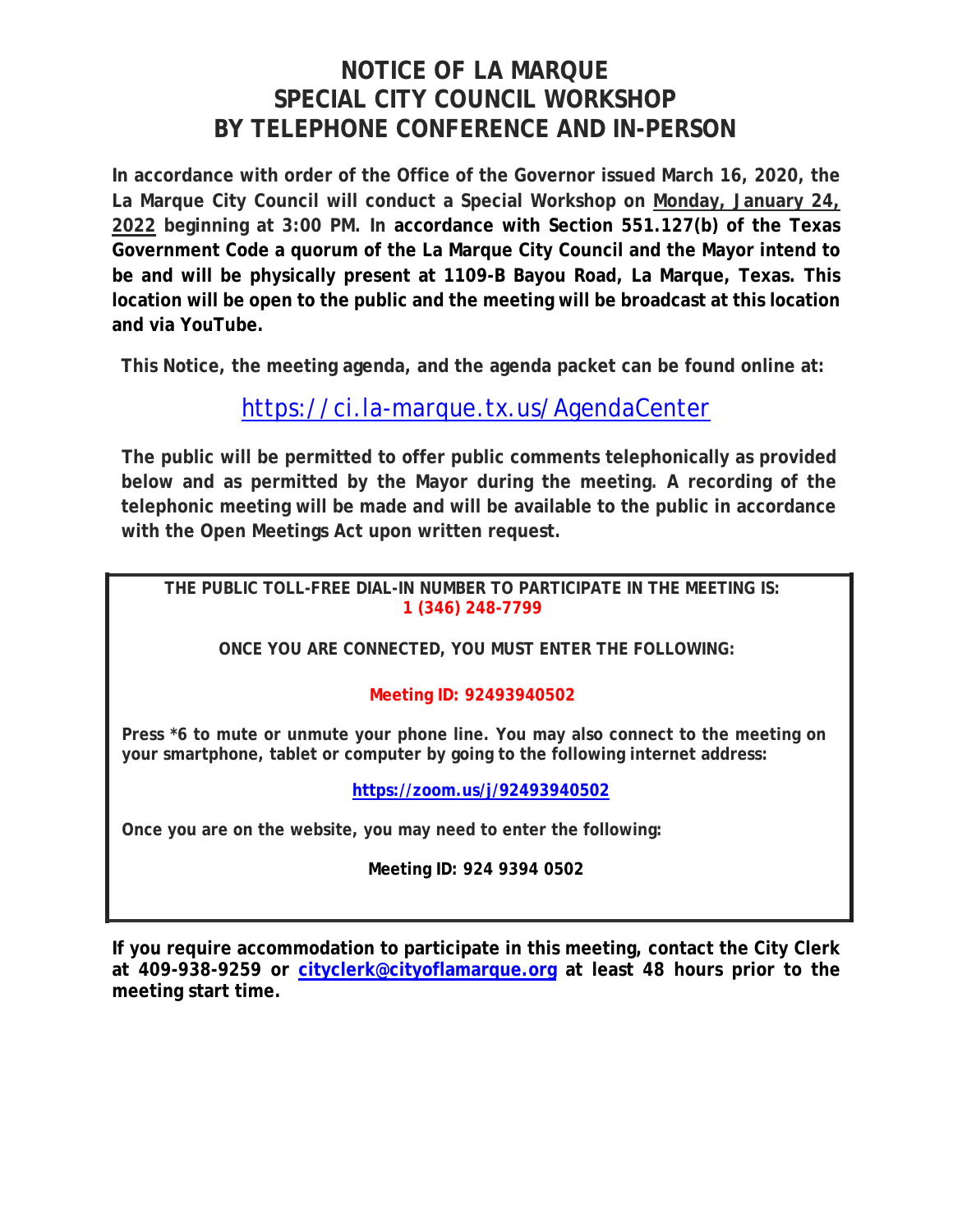

*Mayor - Keith Bell Kimberley Yancy - District A Councilmember Michael Carlson - District C Mayor Pro-Tem Joe Compian - District B Councilmember Casey McAuliffe - District D*  \*\*\*\*\*\*\*\*\*\*\*\*\*\*\*\*\*\*\*\*\*\*\*\*\*\*\*\*\*\*\*\*\*\*\*\*\*\*\*\*\*\*\*\*\*\*\*\*\*\*\*\*\*\*\*\*\*\*\*\*\*\*\*\*\*\*\*\*\*\*\*\*\*\*\*\*\*\*\*\*\*\*\*\*\*\*\*\*\*\*\*\*\*\*\*\*\*\*\*\*\*\*\*\*

 **ORDINANCE NO. O-2022-0002 RESOLUTION NO. R-2022-0001** 

 **CITY OF LA MARQUE CITY COUNCIL SPECIAL WORKSHOP of JANUARY 24, 2022** 

Notice is hereby given that the City Council of the City of La Marque, Texas will conduct a **Special Workshop on January 24, 2022**, beginning at 3:00 p.m. **in the Council Chambers at 1109-B Bayou Road, La Marque, Texas as well as via videoconference hosted through (ZOOM).** In accordance with Section 551.127(b) of the Texas Government Code a quorum of the La Marque City Council and the Mayor intend to be and will be physically present at 1109-B Bayou Road, La Marque, Texas. This location will be open to the public and the meeting will be broadcast at this location and via YouTube. The council will meet for the purpose of considering the following agenda:

- **(1) CALL MEETING TO ORDER**
- **(2) ROLL CALL**
- **(3) INVOCATION AND PLEDGE OF ALLEGIANCE**
- **(4) CITIZENS PARTICIPATION (Limited to three minutes per person)**

Comments from the public will be heard at this time. Any person with cityrelated business who has signed up may speak to Council on a specific agenda item (limited to three (3) minutes) should give the Mayor your name and the item you wish to speak about. In compliance with Texas Open Meeting Act, the City may not deliberate on comments. Personal attacks will not be allowed, and personnel matters should be addressed to the City Manager during normal business hours. **Press \*6 to mute or unmute if you are participating by telephone, press the unmute button if attending via zoom on a smartphone, tablet, or computer, or stand if attending in person, and the Mayor will call on you in turn.**